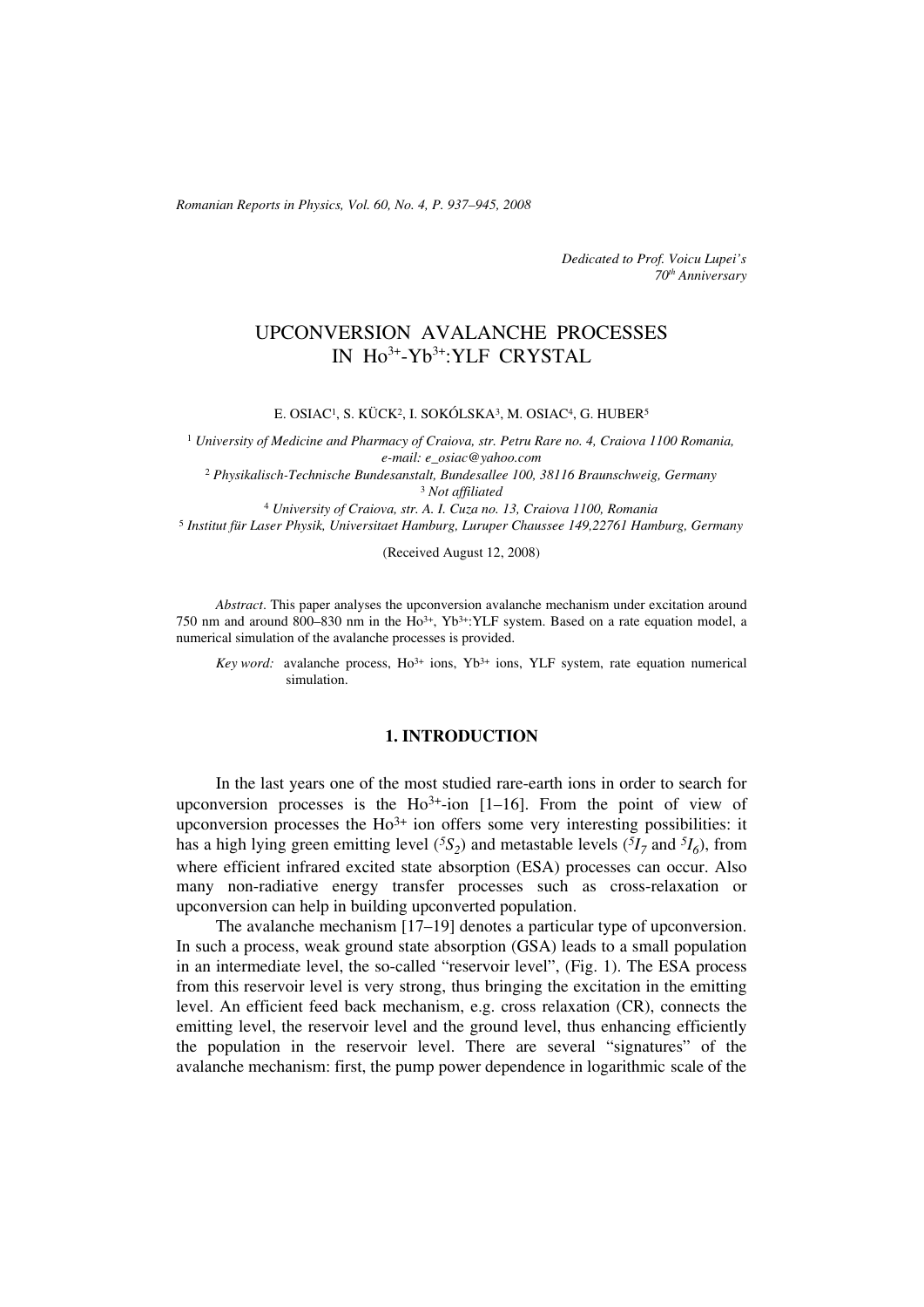

Fig. 1 – Avalanche mechanism.

upconverted emission shows a specific shape beginning with a slope of 2, than around a threshold value of the pump rate a powerful increase with a slope larger than 2 occurs, which is finally followed at high pump powers by a saturation behaviour. Also the temporal behavior of the upconverted emission under cw excitation depicts different shapes below and above the threshold value of the pump power. All these characteristics are extensively described in [17–19].

Efficient avalanche mechanisms were already reported in  $Pr<sup>3+</sup>$  [20, 21],  $Pr^{3+}$ -Yb<sup>3+</sup> [22, 23], Tm<sup>3+</sup> [24, 25], Nd<sup>3+</sup> [26, 27] and Er<sup>3+</sup> doped systems [28]. In Ho3+, green emission due to an avalanche mechanism was observed under 590 nm [29] and under 750 nm excitation in Ho<sup>3+</sup>: YLF [7] and around 830 nm in Ho<sup>3+</sup>,  $Yb^{3+}$ : YAlO<sub>3</sub> [9].

For a complete analysis of the process the ESA transitions of  $Ho^{3+}$  in the above mentioned spectral range were measured by standard probe and pump technique. Based on phase sensitive measurements the transitions originating from  ${}^{5}I_{6}$  around 750 nm were separated from the transitions originating from the  ${}^{5}I_{7}$  [30].

In order to make the avalanche mechanism more efficient we have codoped the  $Ho^{3+}$ : YLiF<sub>4</sub> system with Yb<sup>3+</sup>. The Yb<sup>3+</sup>-ion is one of the most used sensitizer ions. Its configuration ( $f^{13}$ ) as a free ion has only two multiplets, namely  ${}^2F_{5/2}$  and  ${}^{2}F_{7/2}$ . It is very easily introduced in large concentrations in an appropriate crystalline matrix. A large concentration of Yb<sup>3+</sup>-ions also assures a good homogeneity of the  $Ho^{3+}-Yb^{3+}$  system due to the energy migration process inside the  $Yb^{3+}$  ion system. Early studies of  $Ho^{3+}-Yb^{3+}$  systems [31–33] concentrated on the excitation in the  $Yb^{3+}$  ion in the 940–970 nm spectral region. Nevertheless, the possibility of realizing an upconversion laser using excitation in  $Yb^{3+}$  (940– 970 nm) was proven to fail due to the strong  $Ho^{3+}\text{-}Yb^{3+} ({}^{5}S_2, {}^{2}F_{7/2}) \rightarrow ({}^{5}I_6, {}^{2}F_{5/2})$ cross-relaxation process [34].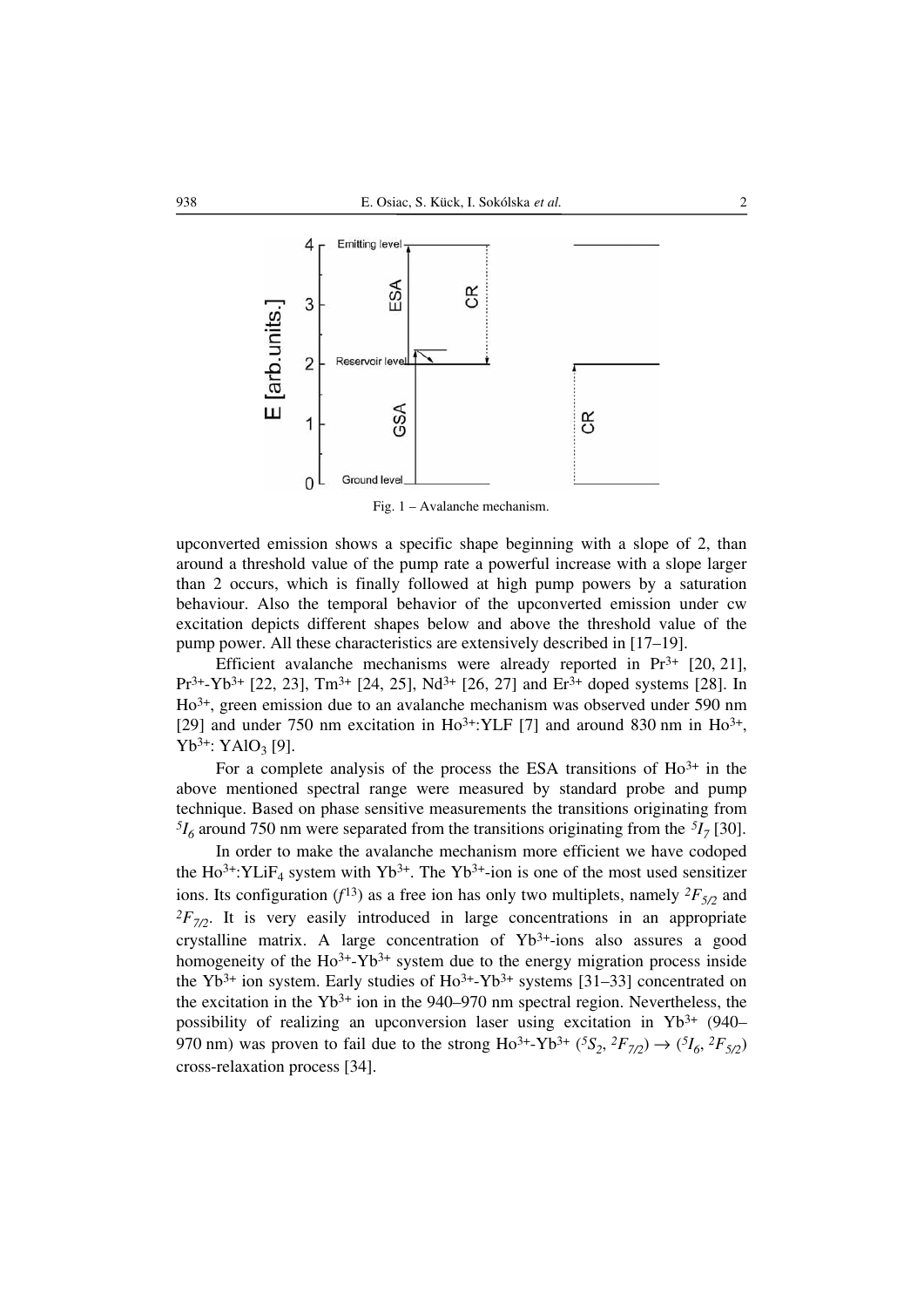#### **2. RESULTS AND DISCUSSION**

In the single  $Ho^{3+}$ : YLF system the characteristics of the avalanche mechanism were observed under 750 nm excitation while in  $Ho^{3+}$ : YAlO<sub>3</sub> using a 754 nm excitation only a looping mechanism was put into evidence [8]. The reason was proven to be a small efficiency of the cross-relaxation mechanisms that feed the reservoir level back. By introduction of the  $Yb^{3+}$  ion it was demonstrated [9] that in Ho<sup>3+</sup>, Yb<sup>3+</sup>:YAlO<sub>3</sub> the avalanche mechanism under 754 nm excitation occurs. Therefore the introduction of  $Yb^{3+}$  seems to be a promising solution to increase the efficiency of the avalanche mechanism also in the YLF crystal. Fig. 2 depicts the possible mechanisms in the  $Ho^{3+}-Yb^{3+}$  system leading to an upconversion avalanche mechanism under excitation around 750 nm.



Fig.  $2$  – Energy levels of Ho<sup>3+</sup> and Yb<sup>3+</sup> ions and possible energy transfer processes in the Ho3+-Yb3+ system.

The mechanism leading to the upconversion avalanche process in the Ho-Yb system under excitation around 750 nm starts (Fig. 2), as in the case of the single doped crystal, with the initial step represented by a weak ground state absorption (GSA1) followed by fast phonon deexcitation to the  ${}^{5}I_6$  and  ${}^{5}I_7$  levels from which ESA1 and ESA2 occur. Two cross-relaxation processes named  $s$  and  $s_3$  affect the  $5S_2$  population. The first process feeds directly the  $5I_7$  level while the second process  $s_3$  involves also Yb<sup>3+</sup>-ions and feeds in connection with process  $s_4$  mainly the  ${}^{5}I_6$  level. From the  ${}^{5}I_6$  level a part of the excitation is transferred to the  ${}^{5}I_7$  level by a phonon deexcitation process. The cross relaxation process ending on the  $^{5}I_6$ level creates in connection with ESA2 an avalanche mechanism similar to the case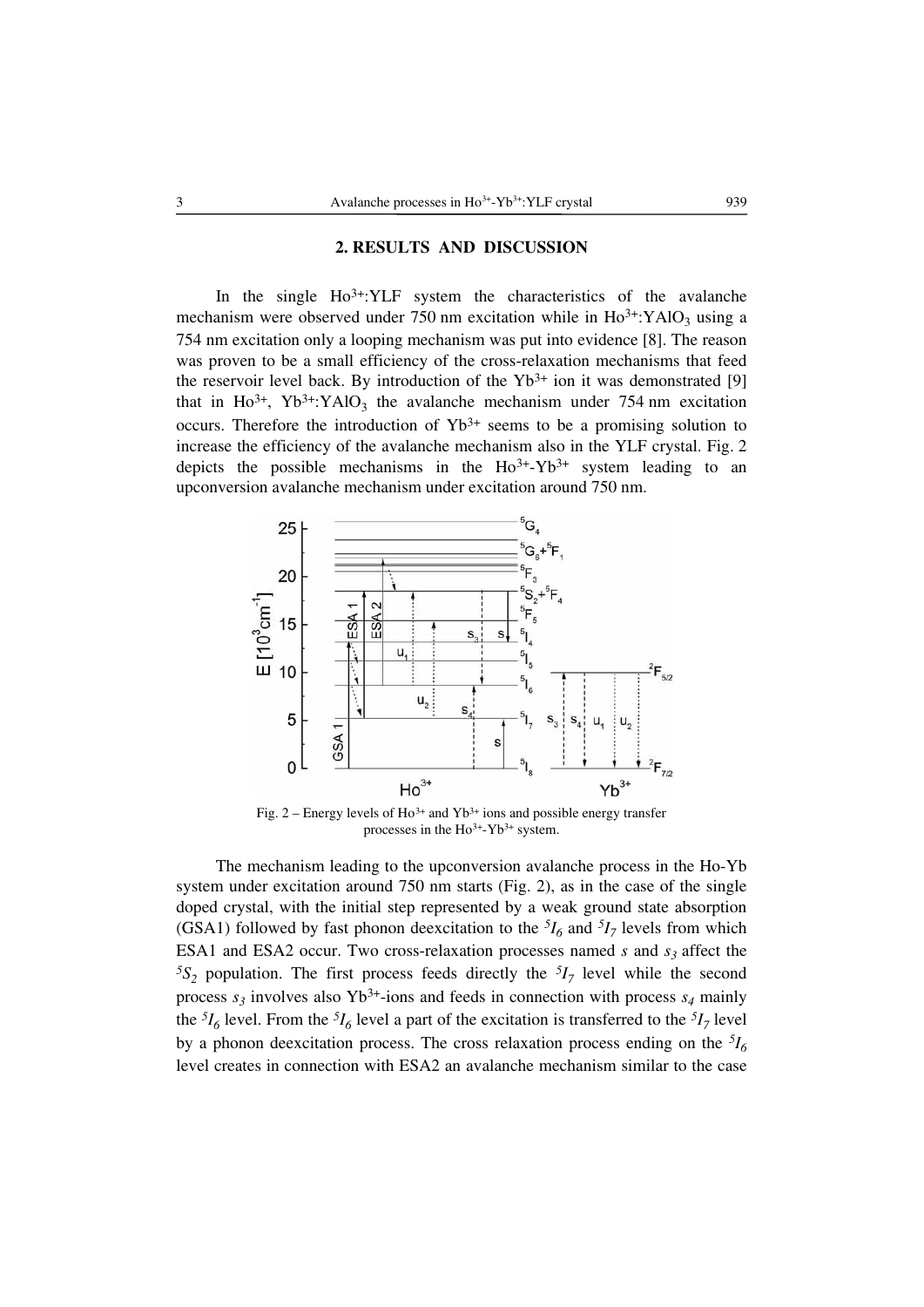of Ho<sup>3+</sup>, Yb<sup>3+</sup>:YAlO<sub>3</sub>. This process occurs simultaneously with the looping mechanism based on the ESA1. The upconversion processes  $u_1$  and  $u_2$  occur, also reducing the efficiency of the cross-relaxation process.

As we have discussed, in the case of codoping with  $Yb^{3+}$ , the two crossrelaxation processes  $s$  and  $s_3$  affect the emitting level in comparison with the single Ho3+, where only the cross-relaxation *s* exists. Because the cross-relaxation process is used to feed back the reservoir level from where the ESA take place, the efficiency of such a mechanism is very important for the total balance of the whole upconversion process.

Green emission was observed in  $Ho^{3+}$ ,  $Yb^{3+}$ : YLF system after excitation in the spectral range of 790–820 nm and in the spectral range of 830–850 nm. In the 830–850 nm excitation case only excited state absorption transitions from the *5I6* level exist, generating together with the cross relaxation  $s_3$  and the back transfer  $s_4$ the upconverted green emission. The ESA process for the 790–820 nm excitation is attributed to the transition  ${}^5I_6 \rightarrow {}^5F_2$  (ESA3, Fig. 3). The ground state absorption GSA2 ( ${}^{5}I_8 \rightarrow {}^{5}I_6$ ) is non-resonant and occurs only phonon-assisted. For the second excitation between 830 nm and 850 nm only the ESA process is different, *i.e.* <sup>5</sup>*I*<sub>6</sub>  $\rightarrow$  <sup>5</sup>F<sub>3</sub> (ESA4). The cross-relaxation processes remain the same and the ground state absorption is also non-resonant and occurs only phonon-assisted.



Fig.  $3$  – Upconversion scheme for Ho<sup>3+</sup>, Yb<sup>3+</sup> systems under excitation around 800 nm and around 830 nm.

In order to prove the existence of the avalanche mechanism in the Ho-Yb system the temporal evolution of population and the pump power dependence of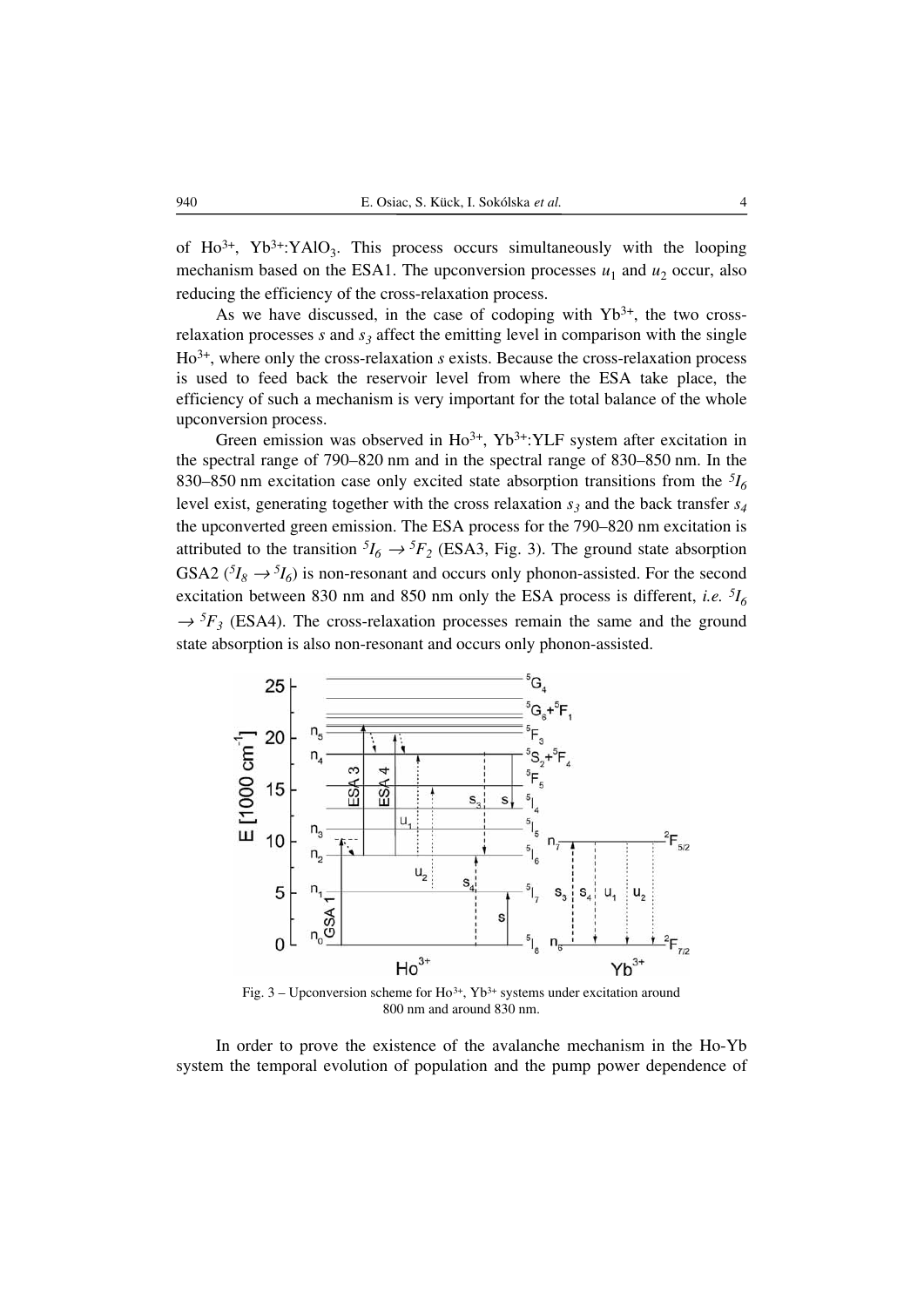the green emission intensity were registered for both 750 nm and 798 nm excitation and are presented in Figs. 4 and 5, respectively. The characteristics of the avalanche process are clearly observed.

Nevertheless a comparison between the efficiency of these processes in samples with and without  $Yb^{3+}$  cannot be performed without numerical simulations using a system of rate equations.



Fig. 4 – Pump power dependence of the green emission (a) and temporal dependence of the green emission (b) for Ho<sup>3+</sup> (1%), Yb<sup>3+</sup>(10%): YLF under 750nm excitation.



Fig. 5 – Pump power dependence in logarithmic scale (a) and temporal dependence (b) of the green emission for  $Ho^{3+}$ , Yb<sup>3+</sup>: YLF under 798 nm excitation.

In order to estimate the efficiency of the new energy transfer processes we have performed measurements on the lifetime of the levels involved. Using the results, the transfer rates can be calculated using the following equation:

$$
W_{trans} = W_{tot} - W,
$$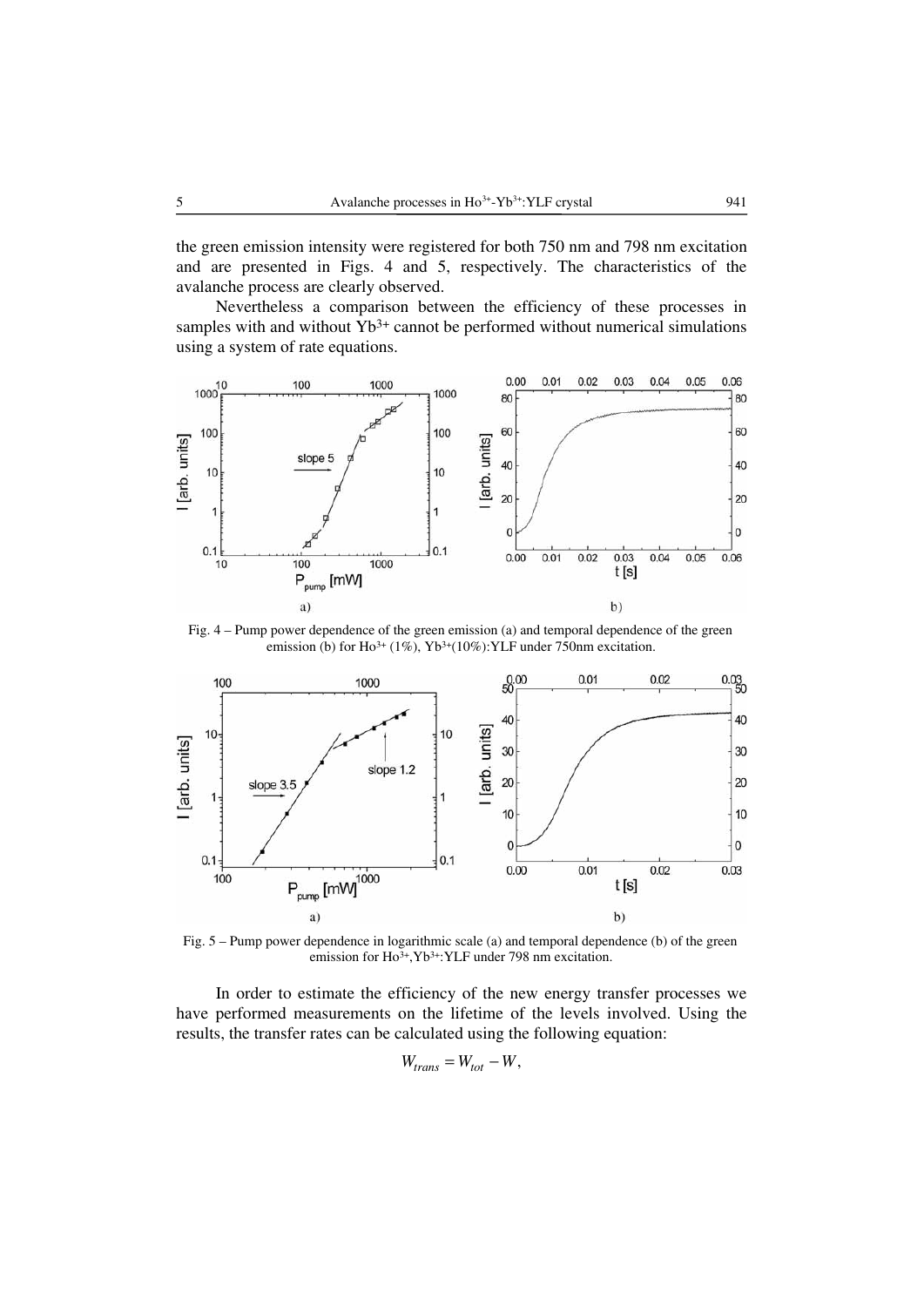where  $W_{tot}$  and  $W_0$  are the total deexcitation rates in the presence (from the measured decay) and in the absence (intrinsic decay at very low dopant ion concentration) of the transfer process, respectively, and  $W_{trans}$  represents the transfer rate. In fact to determine the transfer rate from  $Ho^{3+}$  to  $Yb^{3+}$  we make use of  $W_0$  as the decay for the single doped  $Ho^{3+}$  sample having the same  $Ho^{3+}$ concentration as the  $Ho^{3+}$ ,  $Yb^{3+}$  sample. Fig. 6a presents the lifetime measurements for the  ${}^5S_2$  level for the two samples used in measurements. For the Yb  ${}^5F_{7/2}$  level the decays are depicted in Fig. 6b. Because of the nonexponential character of the decays, the rates were calculated using the equation

$$
W = \frac{1}{\int_{0}^{\infty} n(t) \mathrm{d}t},
$$

where  $n(t)$  is the normalized decay curve.



Fig. 6 – Decay measurements in logarithmic scales of the <sup>5</sup>S<sub>2</sub> (Ho<sup>3+</sup>) (a) and <sup>2</sup>F<sub>5/2</sub> (Yb<sup>3+</sup>) (b) level, for Ho3+ (1%, 3%), Yb3+ (10%):YLF samples.

The system of rate equation is similar with the system used in [8] to describe the single  $Ho^{3+}$  system. For the sake of simplicity we only provided here the equations. that should be added in order to describe the interaction between the  $Ho^{3+}$  and the Yb<sup>3+</sup> ion (as depicted in Fig. 2 and Fig. 3).

$$
(^{2}F_{7/2}): \frac{dn_{10}}{dt} = -\frac{dn_{11}}{dt},
$$
  

$$
(^{2}F_{5/2}): \frac{dn_{11}}{dt} = -w_{11} * n_{11} + s_3 * n_{10} * n_6 - s_4 * n_{11} * n_0 - u_1 * n_{11} * n_2 - u_2 * n_{11} * n_1,
$$
  

$$
n' = n_{10} + n_{11},
$$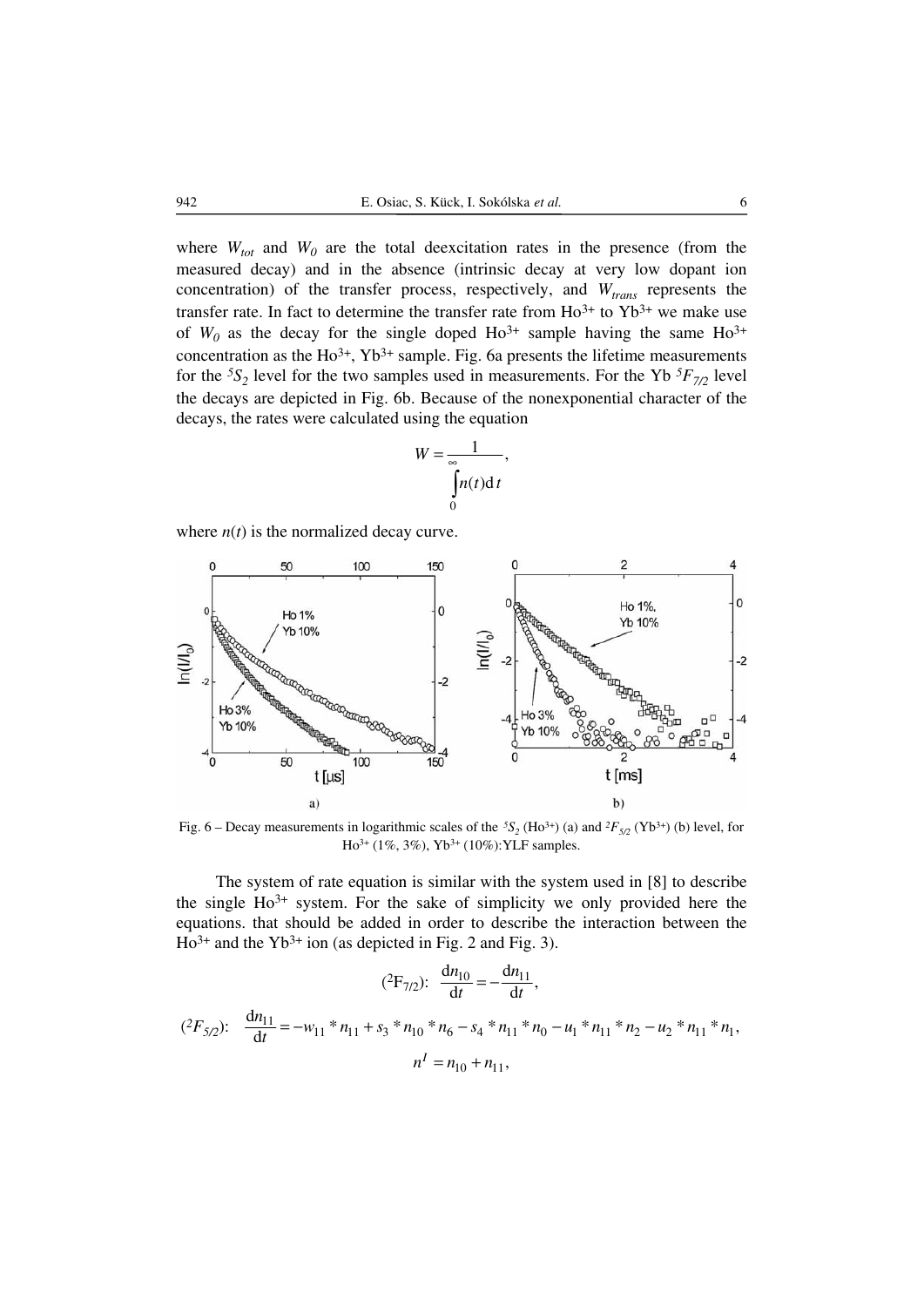where  $n_{10}$  and  $n_{11}$  represent the populations of the  ${}^{2}F_{7/2}$  and  ${}^{2}F_{5/2}$  levels of the Yb<sup>3+</sup>-ion, respectively,  $n<sup>I</sup>$  is the total Yb<sup>3+</sup> concentration,  $s<sub>3</sub>$  and  $s<sub>4</sub>$  are the crossrelaxation rates  $((^{5}S_2, ^{2}F_{7/2}) \rightarrow (^{5}I_6, ^{2}F_{5/2})$  and  $((^{5}I_8, ^{2}F_{5/2}) \rightarrow (^{5}I_6, ^{2}F_{7/2})$ , respectively, and  $u_1$  and  $u_2$  are the upconversion processes  $(({}^5I_6, {}^5F_{5/2}) \rightarrow ({}^5S_2, {}^5F_{5/2})$  $(5F_{7/2})$  and  $((5I_7, 5F_{5/2}) \rightarrow (5F_5, 5F_{7/2})$ , respectively. Also one should ad the following terms to already existing equations, [8, eq. 8]:

- to the eq.  $5I_8$  the following term should be added:  $-s_4 * n_{11} * n_0$ ;
- to the eq.  $5I_7$  the following term should be added:  $-u_2 * n_{11} * n_1$ ;

• to the eq.  $5I_6$  the following term should be added:  $+s_3 * n_{10} * n_6 +$  $+s_4 * n_{11} * n_0 - u_1 * n_{11} * n_2;$ 

• to the eq.  ${}^5F_5$  the following term should be added:  $+u_2 * n_1 * n_1$ ;

• to the eq.  ${}^5S_2 + {}^5F_4$  the following term should be added:  $- s_3 * n_{10} * n_6 + ...$  $+u_1 * n_{11} * n_2.$ 

The system of rate equation involves the pumping rates, which can be calculated using the formula  $R = \frac{I^* \sigma_{abs}}{S}$ , where *I* is the photon flux of the pumping process,  $\sigma_{\text{abs}}$  is the absorption cross-section and *S* is the spot area of the excitation beam.

The rates  $u_1$  and  $u_2$  were treated as adjustable parameters. The radiative lifetimes for the Ho<sup>3+</sup> and Yb<sup>3+</sup> in YLF were taken from [35, 36].



Fig. 7 – a) Measured temporal dependence of the green emission (solid line) under 750 nm excitation in comparison with the calculated temporal dependence of the green emission (open squares for a pump rate above the threshold value and open circles for a pump rate around the threshold value) for the  $Ho^{3+}, Yb^{3+} : YLF$  system; b) measured temporal dependence of the green emission (solid line) under 798 nm excitation in comparison with the calculated temporal dependence of the green emission (open squares for a pump rate above the threshold value and open circles for a pump rate below the threshold value) for the  $Ho^{3+}$ ,  $Yb^{3+}$ : YLF system.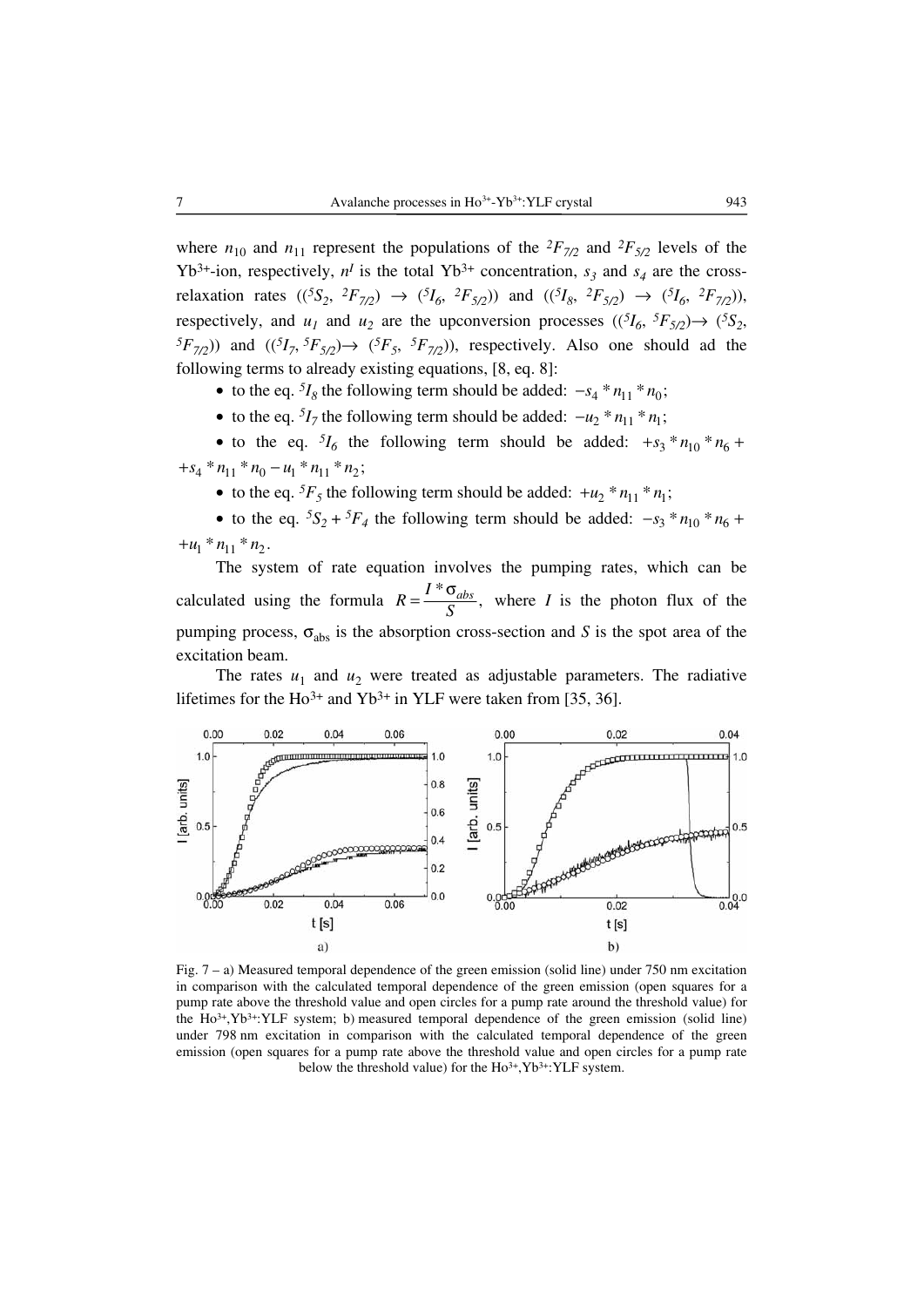Using the numerical results the measured temporal dependencies of the upconverted green emission, one above the threshold value and one below the threshold value, were fitted using the same value for the parameters except the values for the pump rates (Figs. 7a and 7b). The only fit parameters were the two transfer rates  $u_1$  and  $u_2$ .

The numerical solutions of the rate equation fit well the experimental results. The position of the Stark levels in order to calculate the Boltzmann factors were taken from [37, 38].

### **3. CONCLUSION**

In conclusion we have put into evidence the avalanche mechanism under 750 nm excitation generating green emission in  $Ho^{3+}, Yb^{3+}$ : YLF system. Also the avalanche mechanism under excitation in the 790–850 nm spectral range was demonstrated.

Based on spectroscopic parameters using a system of rate equations a numerical simulation of the upconversion mechanism was performed and the results were compared with the experimentally observed temporal behavior of the green emission. With the help of the rate equation model it was shown that in a Ho3+, Yb3+:YLF system the avalanche mechanism under 750 nm excitation can be more efficient than in a single Ho<sup>3+</sup>:YLF system.

#### REFERENCES

- 1. A. V. Kiryanov, V. Aboites, A. M. Belovolov, M. J. Damzen, A. Minassian, M. I. Timoshechkin, M. I. Belovolov, J. Luminescence, **102–103**, 715 (2003).
- 2. J. A. Capobianco, J. C. Boyer, F. Vetrone, A. Speghini, M. Bettinelli, Chem. of Materials, **14**, 2915 (2002).
- 3. A. Wnuk, M. Kaczkan,Z. Frukacz, I. Pracka, G. Chadeyron, M.-F. Joubert, M. Malinowski, J. Alloys and Compounds, **341**, 353 (2002).
- 4. I. Sokólska, J. Alloys and Compounds, **341**, 288 (2002).
- 5. E. Osiac, J. Alloys and Compounds, **341**, 263 (2002).
- 6. P. Deren, A. A. Demidovich, J. C. Krupa, W. Strek, J. Alloys and Compounds, **341**, 130 (2002).
- 7. S. Kück, I. Sokólska, Chem. Phys. Lett., **325**, 257 (2000).
- 8. E. Osiac, I. Sokólska, S. Kück, Phys. Rev., B **65**, 235119 (2002).
- 9. E. Osiac, I. Sokólska, S. Kück, J. of Luminescence, **94–95**, 289 (2001).
- 10. E. Osiac, I. Sokólska, S. Kück, J. Alloys and Compounds, **323–324**, 283 (2001).
- 11. T. Wenyan, B. R. Reddy, J. of Applied Physics, **88**, 1221, (2000).
- 12. M.-F. Joubert, S. Guy, M. Malinowski, R. Piramidowicz, A. Wnuk, G. Chadeyron, Radiation Effects and Defects in Solids, **150**, 471 (1999).
- 13. M. Malinowski, R. Piramidowicz, Z. Frukacz, G. Chadeyron, R. Mahiou, M.-F. Joubert, Optical Materials, **12**, 409 (1999).
- 14. Z. Xiao, J. P. Jouart, G. Mary, J Phys. Condens. Matt., **10**, 493 (1998).